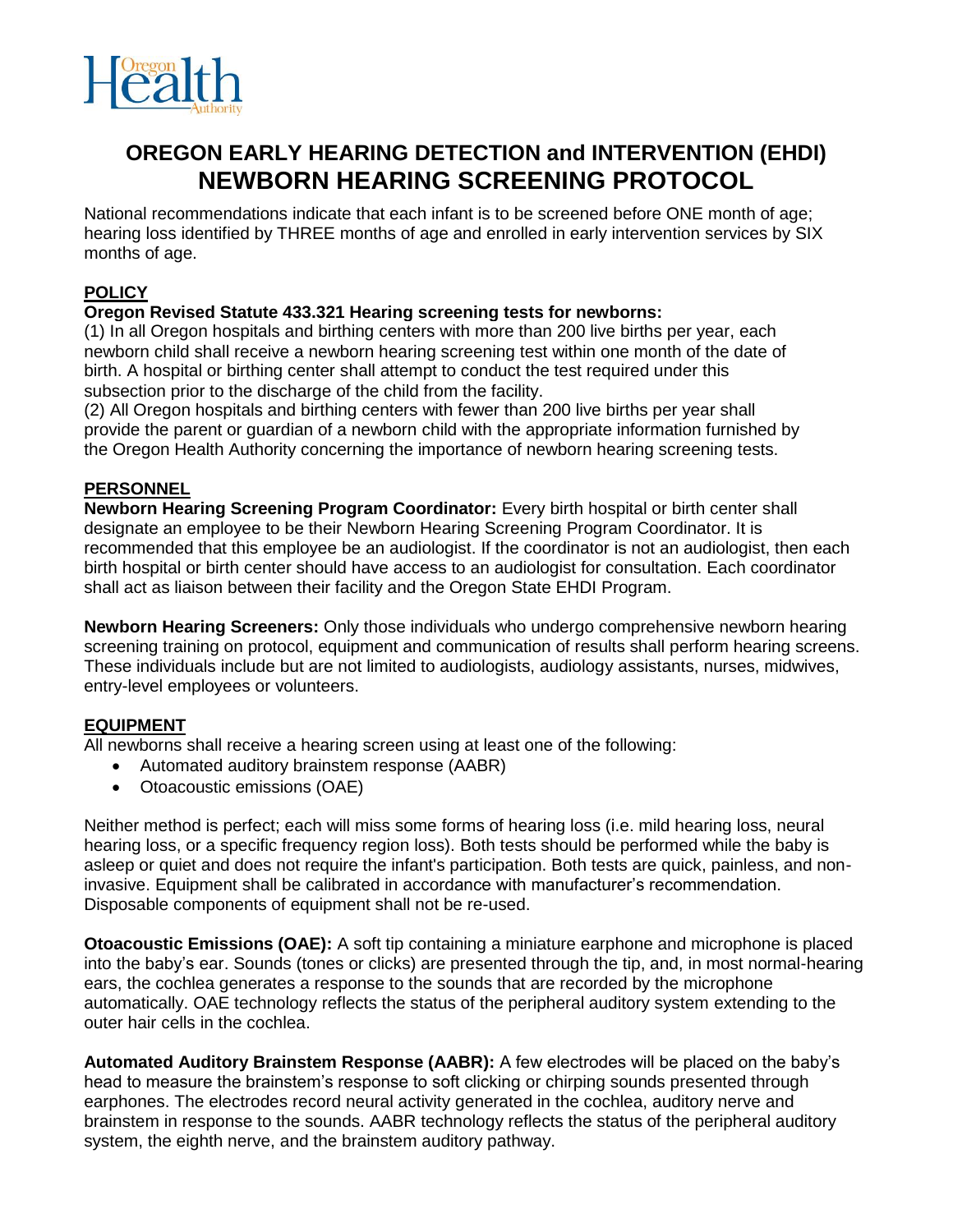## **SCREENING PARAMETERS AND PASS CRITERIA**

Screening parameters and pass criteria should be pre-set into the hearing screening equipment by the manufacturer or an audiologist. When the hearing screens are administered, a "pass" or "refer" result should automatically appear. There should be no interpretation of results by the hearing screener at time of screen.

## **Transient Evoked Otoacoustic Emissions (TEOAE**)

- **Parameters:** 
	- o Stimulus type: click
	- o Click rate: 50-80 per second
	- o Stimulus intensity: 78-82 dB SPL
	- o Frequency Region: 1500-5000 Hz
- **Pass Criteria:**
	- o 70% reproducibility
	- o At least 3 to 6 dB SNR (signal-to-noise ratio) for the majority of responses
	- $\circ$  Emission amplitudes within the normal range for a given age (Prieve, 1997)

# **Distortion Product Otoacoustic Emissions (DPOAE**)

- **Parameters:**
	- $\circ$  Stimulus type: two primary pure tones, response measured at 2f1-f2 for each tone pair
	- o Frequency ratio (f2/f1): 1.22
	- o Stimulus intensity: L1 65 dB SPL, L2 55 dB SPL
	- o F2 Frequency region: 2000-5000 Hz
- **Pass Criteria:**
	- $\circ$  At least 3 to 6 dB between the noise floor and distortion product (DP-NF)
	- o Emission amplitudes within the normal range for a given age (Gorga et al, 2000)
	- o The majority of emissions within the 1500-8000 Hz region must meet the criteria above

## **Automated Auditory Brainstem Response (AABR)**

- **Parameters:** 
	- o Stimulus type: 0.1 msec click
	- o Intensity: 35 dB nHL
- **Pass Criteria:** 
	- o Baby's response matched to template to determine "pass" or "refer" status.

## **IDEAL SCREENING CONDITIONS**

- Baby is at least 8 hours old, recently fed, and sleeping or quiet with very little muscle movement
- Baby has been cleaned/washed
- Room is quiet, with no electrical interference (for AABR screening)

## **FACTORS AFFECTING SCREENING RESULT**

- Hearing sensitivity of the baby
- Screener skill and experience
- Equipment type and functionality
- Room noise (acoustic and/or electrical)
- State of the baby
- Health of the baby
- Age of the baby

A refer may occur for **one or more** of the above reasons. Without ideal screening conditions, accurate results cannot be obtained, and require additional testing.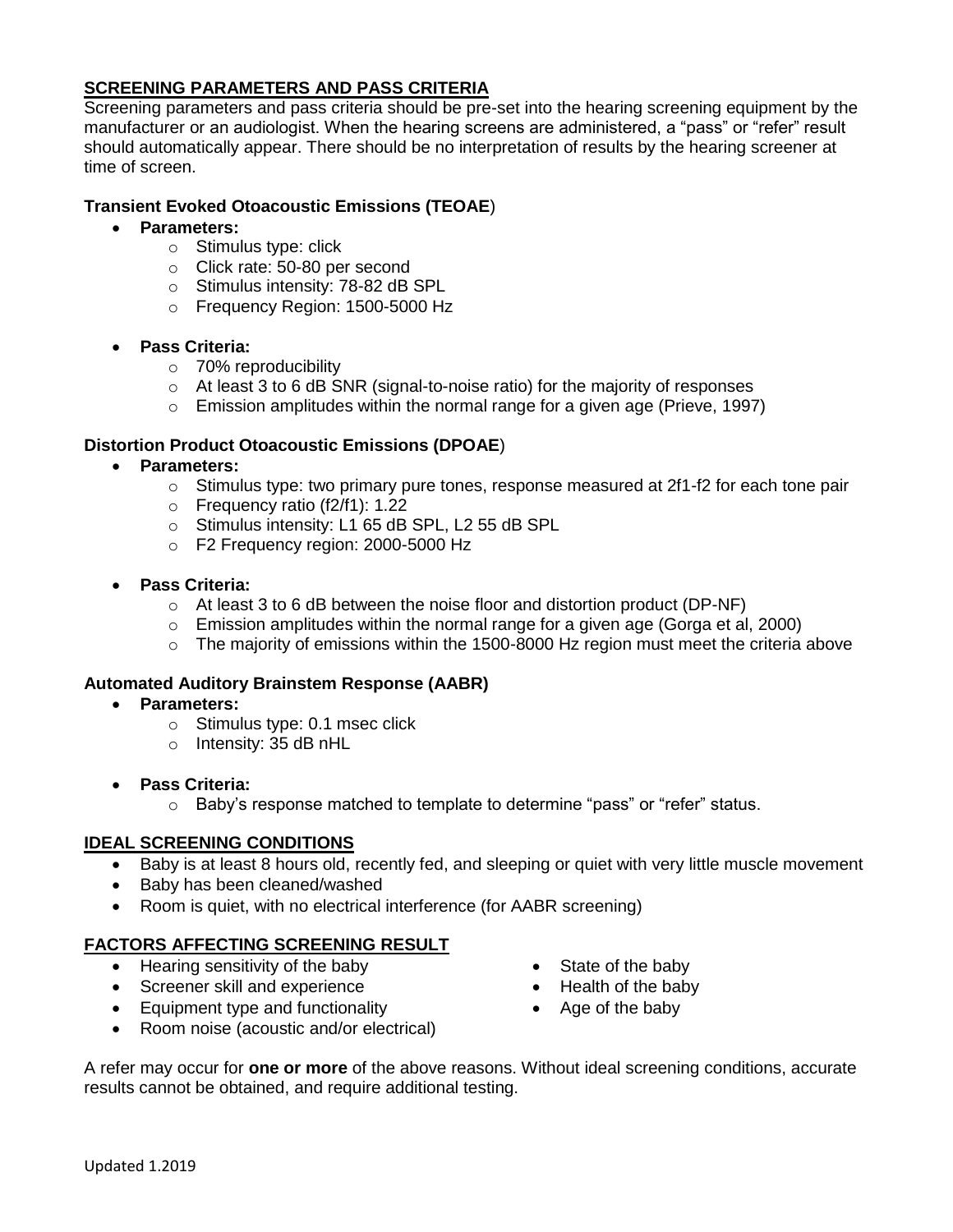## **RECOMMENDED PROTOCOL for the WELL-BABY NURSERY**

Both OAE and AABR technology are sufficient technologies for testing peripheral hearing loss of 40 dB or greater in the well-baby nursery.

The initial screening should be performed at least 12 hours after birth. This allows the infant's ears to clear of any fluid or birthing debris. If a second screen is required, an ear canal massage between screens is recommended.

Not all babies pass, so make only two valid attempts. Excessive re-screening can increase the false negative rate (passing babies with hearing loss). Even if only one ear refers, rescreen both ears. A true pass is indicated only when both ears pass during the same screening session. Wait at least 4 hours between initial screening and rescreening unless baby will be discharged before the 4 hours between screenings can elapse. Initial screening should not be completed so close to discharge that a second screening is not possible.

#### **OAE screening in the well-baby nursery**

- 1. Initial Screening **at least 8 hours after birth:**
	- o **Pass** both ears: Testing complete
	- o **Refer** either ear: Repeat screening of both ears **as close to discharge as possible**
- 2. Inpatient Rescreening of both ears **as close to discharge as possible:**
	- o **Pass** both ears: Testing complete
	- o **Refer** either ear: Schedule outpatient rescreening of both ears **within one month**
- 3. Outpatient Rescreening of both ears **within one month**:
	- o **Pass** both ears: Testing complete
	- o **Refer** either ear: Schedule comprehensive audiologic evaluation of both ears **as soon as possible**

#### **AABR screening in the well-baby nursery**

- 1. Initial Screening with AABR **at least 8 hours after birth:**
	- o **Pass** both ears: Testing complete
	- o **Refer** either ear: Repeat screening of both ears **as close to discharge as possible**
- 2. Inpatient Rescreening of both ears:
	- o **Pass** both ears: Testing is complete
	- o **Refer** either ear: Schedule outpatient rescreening of both ears **within one month**
- 3. Outpatient Rescreening of both ears:
	- o **Pass** both ears: Testing is complete
	- o **Refer** either ear: Schedule comprehensive audiologic evaluation of both ears **as soon as possible**
- **NOTE:** AABR screening resulting in a "refer" should NOT be followed by an OAE screen.

#### **OAE/AABR two-step screening in well-baby nursery**

- 1. Initial Screening with **OAE at least 8 hours after birth:**
	- o **Pass** both ears: Testing complete
	- o **Refer** either ear: Repeat screening with AABR at each ear before discharge
- 2. Inpatient Rescreening of both ears with **AABR**:
	- o **Pass** both ears: Testing complete
	- o **Refer** either ear: Schedule outpatient rescreening **within one month**
- 3. Outpatient Rescreening of both ears with **AABR**:
	- o **Pass** both ears: Testing complete
	- o **Refer** either ear: Schedule comprehensive audiologic evaluation **as soon as possible**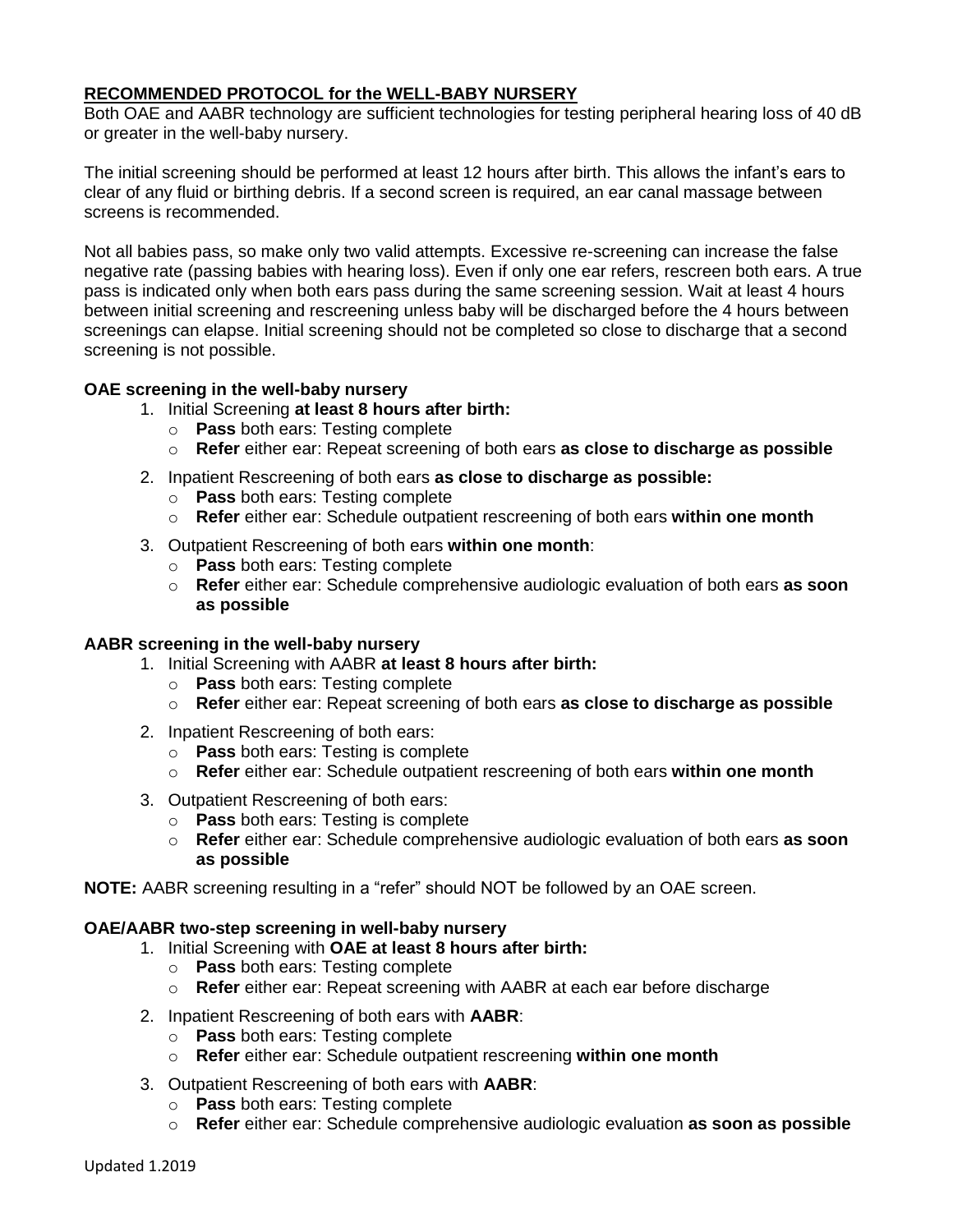## **RECOMMENDED PROTOCOL for the NEONATAL INTENSIVE CARE UNIT (NICU)**

A NICU is defined as a facility in which a Neonatologist provides primary care for the infant. Infants cared for in the NICU are at higher risk of having neural hearing loss (Auditory Neuropathy Spectrum Disorder). Therefore, the AABR is the only appropriate screening technology to use in the NICU, as the OAE does not evaluate the status of the auditory nerve or brainstem.

In the NICU, the preferred age at screening is at least 34 weeks gestational age AND at least five days of age in the NICU (if length of stay permits).

#### **AABR screening in the NICU**

- 1. Initial Screening with AABR:
	- o **Pass** both ears: Testing complete
	- o **Refer** either ear: Repeat screening of both ears **as close to discharge as possible**
- 2. Inpatient Rescreening of both ears with AABR:
	- o **Pass** both ears: Testing complete
	- o **Refer** either ear: Schedule comprehensive audiologic evaluation **as soon as possible**

**NOTE:** OAE is NOT permitted for use in the NICU; the only screening method allowed is the AABR.

## **EXPLANATION OF RESULTS TO PARENTS**

Screening results should be communicated to the families immediately by the hearing screener, or by the charge nurse or newborn hearing screening coordinator, according to hospital protocol.

Whoever communicates the results must not downplay the results of the testing, nor cause undue anxiety for the family. Screeners should be provided a script to ensure consistent information is being provided to each family, and should be coached on answering frequently asked questions, as well as who to refer the family to for more information.

A written results report shall also be given to the families and entered into the medical record. Screening should not be completed so close to discharge that discussion of results is rushed or without time to answer parent questions.

#### **WHAT HAPPENS WHEN…**

**Both Ears Pass the Hearing Screening:** Give the baby's family a form indicating the infant has passed their newborn hearing screen, with a list of developmental milestones related to hearing.

**Either Ear Refers on the Hearing Screening:** Review a form containing the screening results and next steps with the family. Have them sign the form and provide them with a copy. Alert the baby's primary care doctor of these results. The baby should be referred for follow-up testing: either an outpatient hearing screening or a comprehensive audiologic evaluation. If possible, the follow-up appointment should be scheduled prior to the baby discharging from the hospital.

**Baby's Hearing Screening is Missed:** Contact the family to make an appointment for the hearing screen before 30 days of age, and preferably within two weeks of discharge.

**Baby's Hearing Screening is Incomplete (rescreening not performed before discharge):** An appointment should be made at discharge for the baby to return to complete the hearing screen before 30 days of age, and preferably within two weeks of discharge.

**Family Refuses the Hearing Screening:** Have parent sign a waiver form indicating they understand the risks of declining the screening. Maintain the original copy in the infant's medical record.